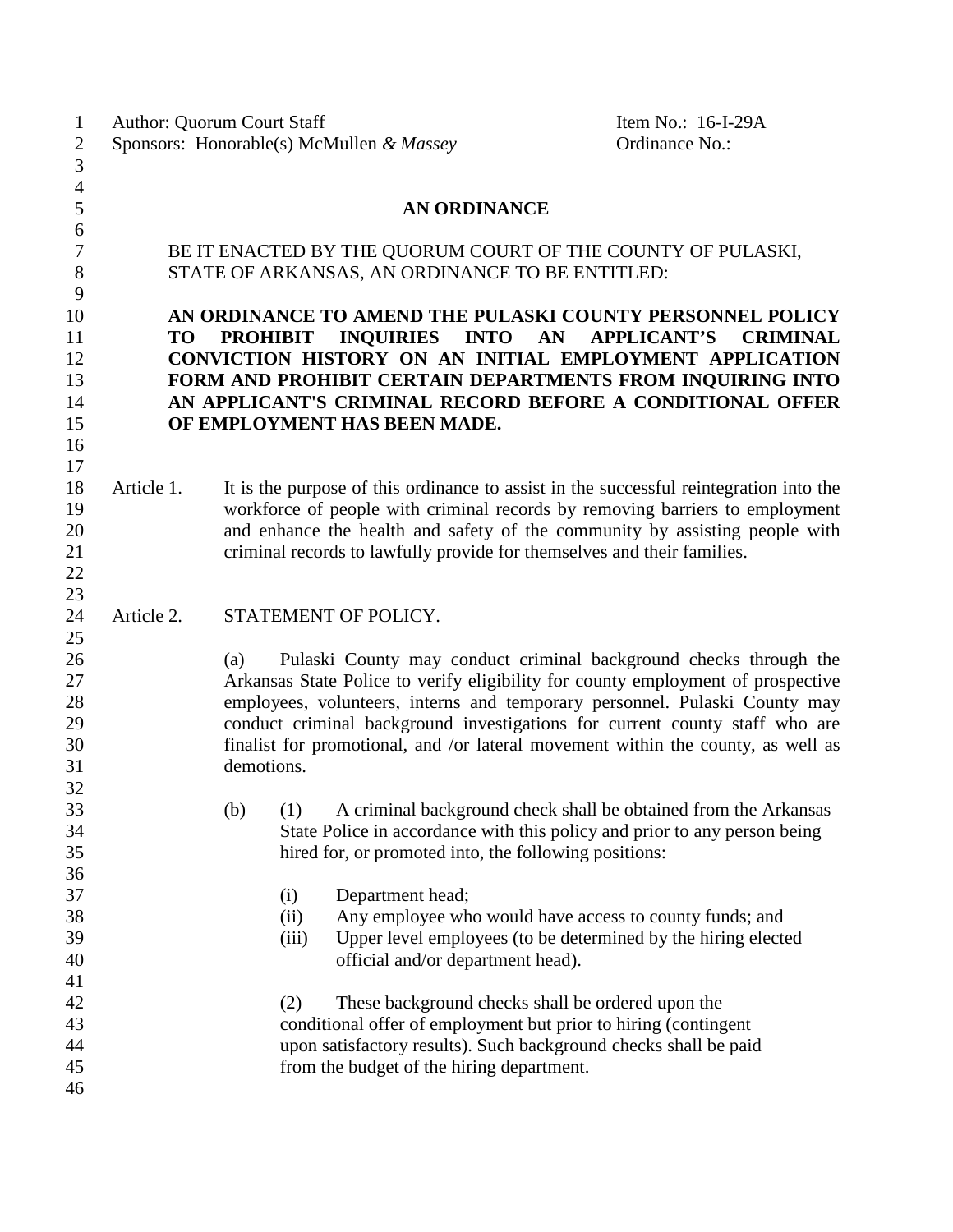| $\mathbf{1}$<br>$\overline{2}$<br>3    |            |                                                                                                                                                                                                                                                                                                                                                                                                                                               | Item No.: $16-I-29A$<br>Ordinance No.:<br>Page 2 of 6 |
|----------------------------------------|------------|-----------------------------------------------------------------------------------------------------------------------------------------------------------------------------------------------------------------------------------------------------------------------------------------------------------------------------------------------------------------------------------------------------------------------------------------------|-------------------------------------------------------|
| $\overline{4}$<br>5<br>6               |            | A criminal conviction will not automatically disqualify an applicant from<br>(c)<br>employment, unless explicitly mandated by law.                                                                                                                                                                                                                                                                                                            |                                                       |
| $\boldsymbol{7}$<br>8<br>9             |            | (d)<br>Pulaski County will not inquire into an applicant's criminal history on an<br>initial employment application form.                                                                                                                                                                                                                                                                                                                     |                                                       |
| 10<br>11<br>12<br>13<br>14<br>15       |            | Pulaski County will not conduct a criminal background checks until after<br>(e)<br>an applicant's credentials have been reviewed and it has been determined that the<br>applicant is otherwise qualified for a position, and the applicant has been<br>recommended for hire by the department where the vacancy exists.<br>background checks shall be paid from the budget of the hiring department.                                          | Such                                                  |
| 16<br>17<br>18<br>19<br>20<br>21<br>22 |            | In no case may records of criminal arrests, dismissals, or convictions<br>(f)<br>which have been expunged be used, by the county or any of its agencies, in<br>connection with employment, except as dictated by law. The Human Resources<br>Department shall maintain records as provided by law of all such documents<br>related to background checks and present the results of backgrounds checks to the<br>hiring official as requested. |                                                       |
| 23<br>24<br>25<br>26<br>27             |            | This policy shall apply to all county departments covered by the Pulaski<br>(g)<br>County Personnel Policy Ordinance or any prospective employees recommended<br>for appointment or hire to a county position.                                                                                                                                                                                                                                |                                                       |
| 28<br>29<br>30                         | Article 3. | DEFINITIONS.                                                                                                                                                                                                                                                                                                                                                                                                                                  |                                                       |
| 31<br>32                               |            | Applicant – Any current or prospective employee, volunteer or intern.<br>(a)                                                                                                                                                                                                                                                                                                                                                                  |                                                       |
| 33<br>34<br>35                         |            | Adverse Action – Denial of employment to an applicant based on<br>(b)<br>criminal conviction record.                                                                                                                                                                                                                                                                                                                                          |                                                       |
| 36<br>37<br>38<br>39                   |            | Criminal Background Check – An Arkansas State Police background<br>(c)<br>search of criminal conviction history of prospective employee. The type of<br>information that can be reviewed includes, but is not limited to, a criminal<br>conviction record report including driving record, and sex offender registry.                                                                                                                         |                                                       |
| 40<br>41<br>42                         |            | Conditional Offer – An offer of employment contingent upon certain<br>(d)<br>conditions being satisfactorily met.                                                                                                                                                                                                                                                                                                                             |                                                       |
| 43<br>44<br>45<br>46                   |            | Conviction $-$ Any sentence arising from a plea or verdict of guilty,<br>(e)<br>including a sentence of incarceration, a suspended sentence, or a probation<br>sentence.                                                                                                                                                                                                                                                                      |                                                       |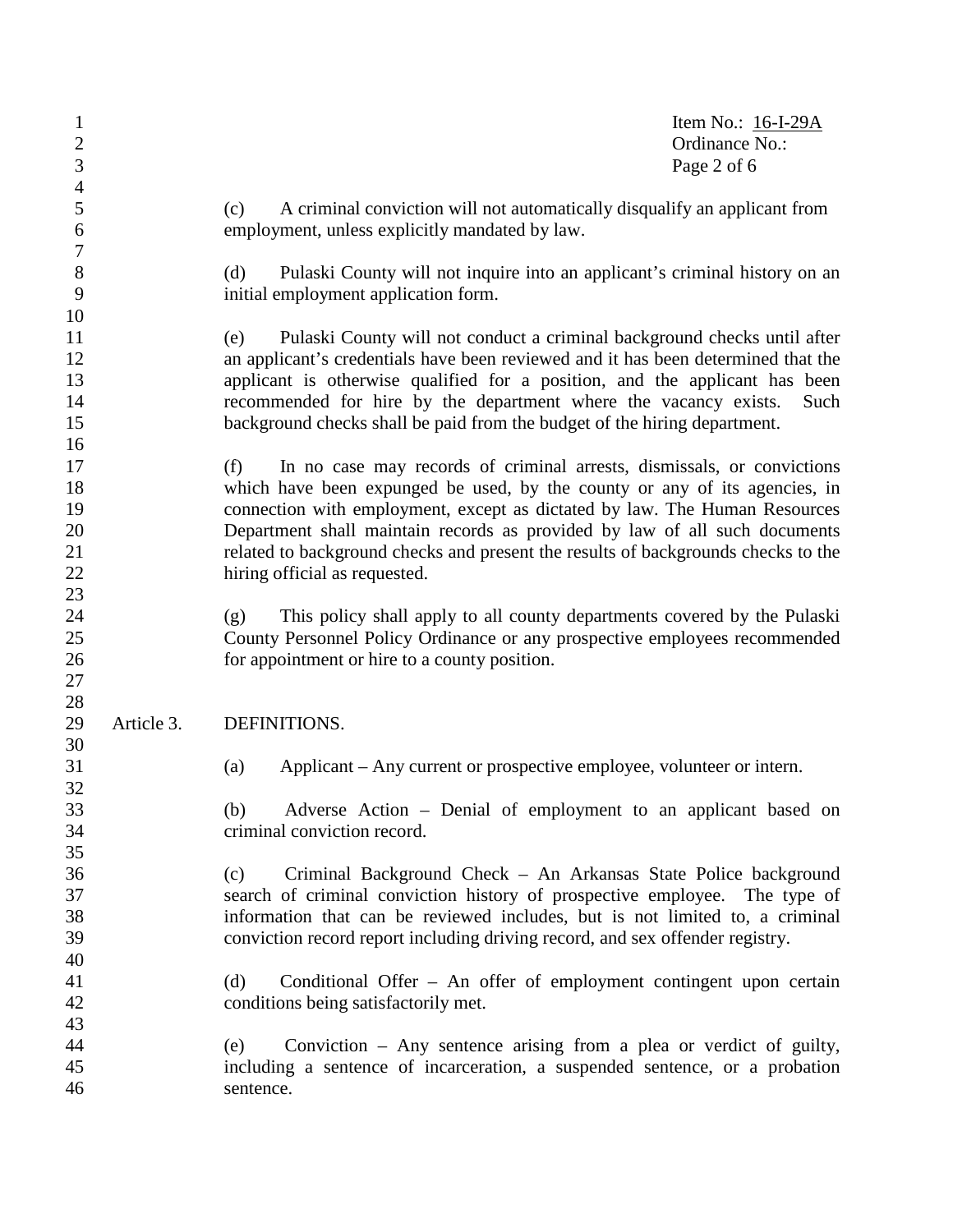| $\mathbf{1}$<br>$\mathbf{2}$<br>$\mathfrak{Z}$ |            |                              |                                                                                                                                                                                                                                                                                                                                                                                                                 | Item No.: $16-I-29A$<br>Ordinance No.:<br>Page 3 of 6 |
|------------------------------------------------|------------|------------------------------|-----------------------------------------------------------------------------------------------------------------------------------------------------------------------------------------------------------------------------------------------------------------------------------------------------------------------------------------------------------------------------------------------------------------|-------------------------------------------------------|
| $\overline{4}$<br>5<br>6<br>7<br>8             |            | (f)                          | Intern $- A$ student currently enrolled in a college or university program,<br>who completes internship hours under a mutually approved agreement between<br>the County and the academic institution.                                                                                                                                                                                                           |                                                       |
| 9<br>10                                        |            |                              | (g) Otherwise Qualified – Any applicant that meets all other criteria for<br>consideration for a position.                                                                                                                                                                                                                                                                                                      |                                                       |
| 11<br>12<br>13<br>14<br>15<br>16<br>17         |            | (h)<br>business necessity.   | Individualized Assessment – The process whereby an employer informs<br>the applicant that he/she may be excluded because of past criminal conduct;<br>provides an opportunity to the applicant to demonstrate that the exclusion does<br>not properly apply to him/her; and considers whether the applicant's additional<br>information shows that the policy as applied is not job related and consistent with |                                                       |
| 18<br>19<br>20<br>21<br>22<br>23               |            | (i)<br>or expecting payment. | Volunteer – Anyone providing services for the County without receiving                                                                                                                                                                                                                                                                                                                                          |                                                       |
| 24<br>25                                       | Article 4. |                              | EXEMPTIONS TO THE POLICY.                                                                                                                                                                                                                                                                                                                                                                                       |                                                       |
| 26<br>27                                       |            | (a)                          | These following departments will conduct a criminal background check on<br>the following applicants before submitting an offer of conditional employment;                                                                                                                                                                                                                                                       |                                                       |
| 28<br>29                                       |            | (1)                          | All applicants in the Sheriff's Office;                                                                                                                                                                                                                                                                                                                                                                         |                                                       |
| 30<br>31                                       |            | (2)                          | All applicants in the Juvenile Detention Facility;                                                                                                                                                                                                                                                                                                                                                              |                                                       |
| 32<br>33                                       |            | (3)                          | All applicants in the Youth Services;                                                                                                                                                                                                                                                                                                                                                                           |                                                       |
| 34<br>35<br>36                                 |            | (4)                          | All applicants in any department that provides programs, services,<br>or direct care to minors or vulnerable adults.                                                                                                                                                                                                                                                                                            |                                                       |
| 37<br>38<br>39                                 |            | (5)                          | Any other applicants within departments that would have access to<br>county funds.                                                                                                                                                                                                                                                                                                                              |                                                       |
| 40<br>41<br>42<br>43<br>44<br>45<br>46         |            | (b)                          | The prohibitions and requirements of this ordinance do not apply if the<br>inquiries prohibited by this ordinance are expressly authorized by an applicable<br>federal, state, or county law or regulation.                                                                                                                                                                                                     |                                                       |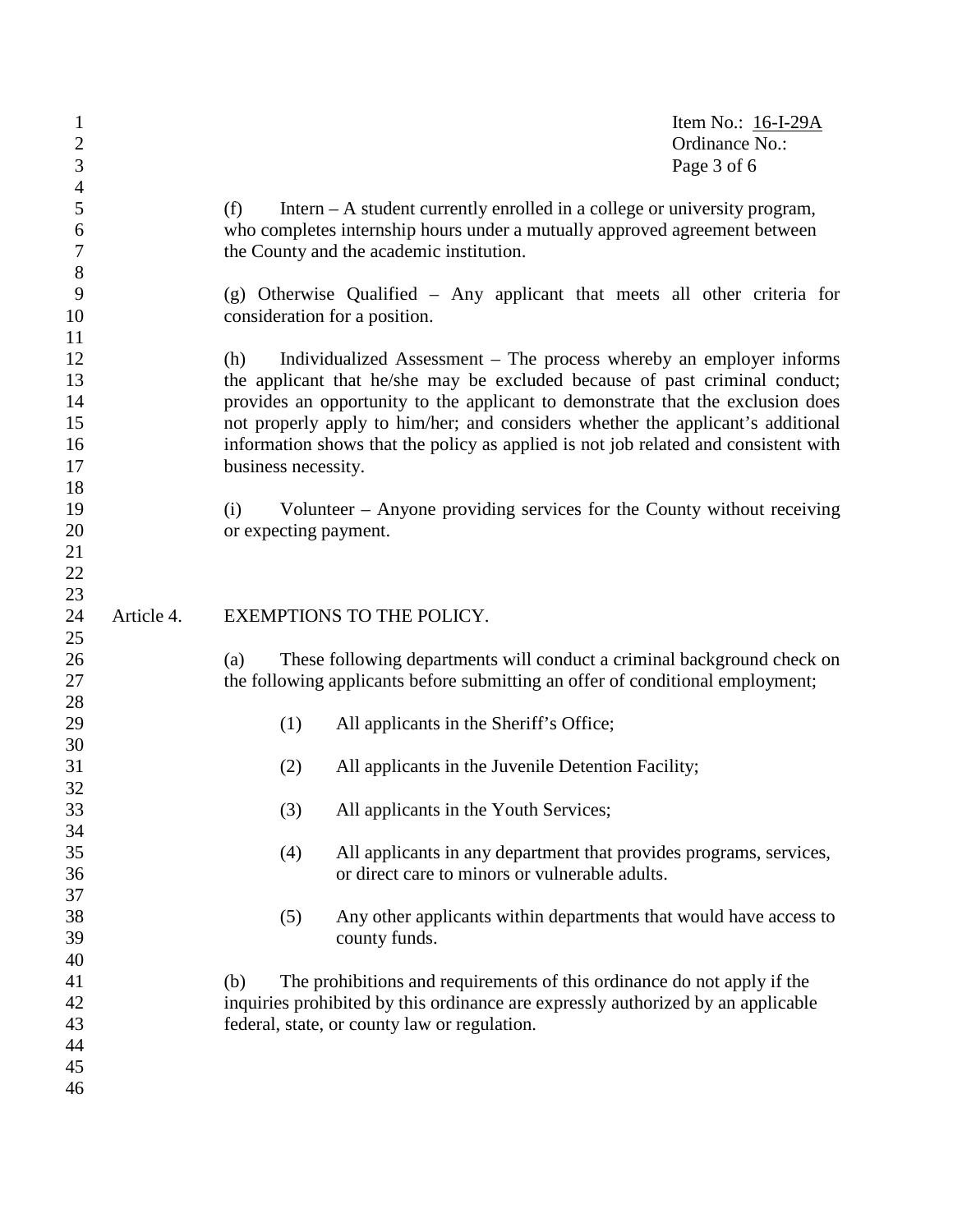| $\mathbf{1}$<br>$\overline{c}$<br>3<br>$\overline{4}$ |            | Item No.: 16-I-29A<br>Ordinance No.:<br>Page 4 of 6                                                                                                                                                                                                                                                                              |  |
|-------------------------------------------------------|------------|----------------------------------------------------------------------------------------------------------------------------------------------------------------------------------------------------------------------------------------------------------------------------------------------------------------------------------|--|
| 5<br>6                                                | Article 5. | BACKGROUND CHECKS AND IMPLEMENTATION PROCEDURE.                                                                                                                                                                                                                                                                                  |  |
| 7<br>$8\,$                                            |            | Individual departments will implement this procedure by:<br>(a)                                                                                                                                                                                                                                                                  |  |
| 9<br>10<br>11<br>12<br>13                             |            | Ensuring that hiring supervisors and applicants are aware that a<br>(1)<br>background check may be completed only after a conditional offer of<br>employment is offered to the applicant;                                                                                                                                        |  |
| 14<br>15<br>16<br>17                                  |            | (2)<br>Ensuring that applicants, volunteers, interns and temporary<br>personnel, complete the appropriate Authorization and Consent for<br>Release of Personal Information form before a report is procured;                                                                                                                     |  |
| 18<br>19<br>20<br>21                                  |            | (3)<br>Performing a criminal background check on applicants,<br>volunteers, interns and temporary personnel upon a conditional offer<br>of employment;                                                                                                                                                                           |  |
| 22<br>23<br>24<br>25<br>26                            |            | Ensuring that an-adverse action letter is sent to the prospective<br>(4)<br>employee, volunteer, intern or temporary personnel, when applicable, with<br>a deadline by which that person can submit proof that the report is<br>erroneous, or evidence of their rehabilitation or other pertinent information<br>as desired; and |  |
| 27<br>28<br>29<br>30<br>31                            |            | Ensuring that background check information is confidentially<br>(5)<br>handled and maintained within the personnel records in the Human<br>Resources Department.                                                                                                                                                                 |  |
| 32<br>33<br>34                                        | Article 6. | FINDINGS IN CRIMINAL BACKGROUND CHECKS.                                                                                                                                                                                                                                                                                          |  |
| 35<br>36<br>37                                        |            | When making employment decisions based on criminal history and<br>(a)<br>convictions, the county should consider the following factors to determine if such<br>decision is job related and consistent with business necessity:                                                                                                   |  |
| 38<br>39<br>40                                        |            | (1)<br>The nature or gravity of the offense and conviction;                                                                                                                                                                                                                                                                      |  |
| 41<br>42                                              |            | The time elapsed since the conviction and/or completion of the<br>(2)<br>sentence, and                                                                                                                                                                                                                                           |  |
| 43<br>44<br>45<br>46                                  |            | (3)<br>The nature of the job sought or held.                                                                                                                                                                                                                                                                                     |  |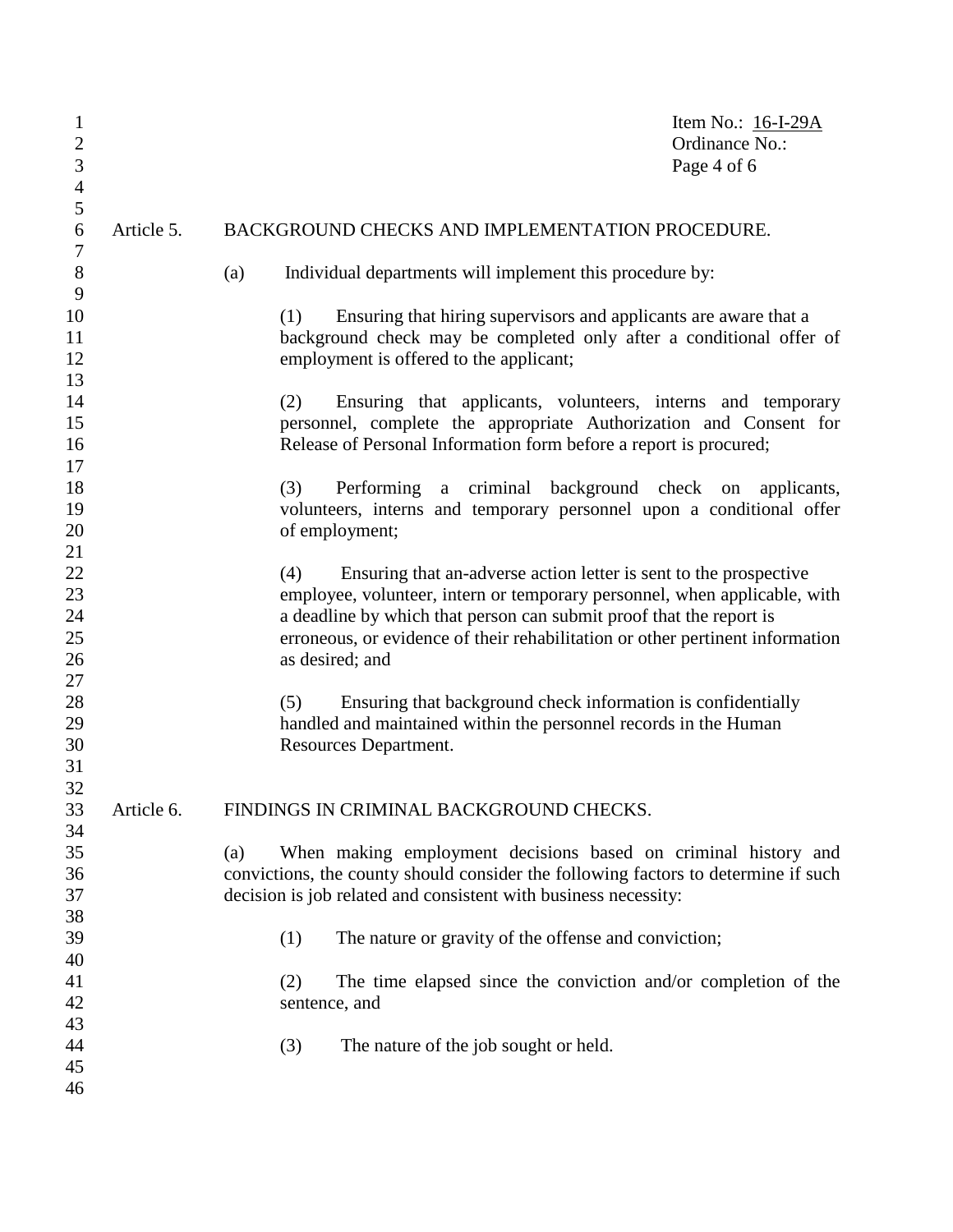| $\mathbf{1}$<br>$\mathbf{2}$<br>3 | Item No.: $16-I-29A$<br>Ordinance No.:<br>Page 5 of 6                                |
|-----------------------------------|--------------------------------------------------------------------------------------|
| $\overline{4}$<br>5               | (b)<br>An individualized assessment will take into account the following:            |
| 6                                 |                                                                                      |
| $\boldsymbol{7}$                  | (1)<br>The<br>facts or circumstances surrounding the offense<br>and                  |
| $8\,$                             | conviction;                                                                          |
| 9                                 |                                                                                      |
| 10                                | The number of offenses for which the individual was convicted;<br>(2)                |
| 11                                |                                                                                      |
| 12                                | (3)<br>Evidence that the individual performed the same type of work                  |
| 13                                | post-conviction, with the same or different employer, without incidence of           |
| 14<br>15                          | criminal conduct;                                                                    |
| 16                                | The length and consistency of employment history before or after<br>(4)              |
| 17                                | the offense and conviction;                                                          |
| 18                                |                                                                                      |
| 19                                | (5)<br>Rehabilitation efforts, e.g., education/training;                             |
| 20                                |                                                                                      |
| 21                                | (6)<br>Employment or character references and any other information                  |
| 22                                | regarding fitness for the particular position; and                                   |
| 23                                |                                                                                      |
| 24                                | Whether individual is bonded under a federal, state or local<br>(7)                  |
| 25                                | bonding program; and                                                                 |
| 26                                |                                                                                      |
| 27                                | (8)<br>The age of the applicant at the time of conviction or release from            |
| 28                                | prison.                                                                              |
| 29                                |                                                                                      |
| 30                                | If there are findings because of a criminal background check that could<br>(c)       |
| 31                                | potentially lead to an adverse action, the elected official of the hiring department |
| 32                                | must be consulted. If a decision is made to authorize a change in the job offer      |
| 33                                | status, the applicant will be notified in accordance with this administrative        |
| 34                                | procedure. If the applicant submits a request for reconsideration, a copy of the     |
| 35                                | candidate letter, the Arkansas State Police report, evidence of rehabilitation, or   |
| 36                                | proof of error in the report, will be submitted to the hiring department for further |
| 37                                | review. The final decision to offer or change the job offer will be determined by    |
| 38                                | the hiring department.                                                               |
| 39                                |                                                                                      |
| 40                                | (d) The County will follow the practices set forth below when it is inclined to      |
| 41                                | deny an applicant a position because of their conviction history:                    |
| 42                                |                                                                                      |
| 43                                |                                                                                      |
| 44                                |                                                                                      |
| 45                                |                                                                                      |
| 46                                |                                                                                      |